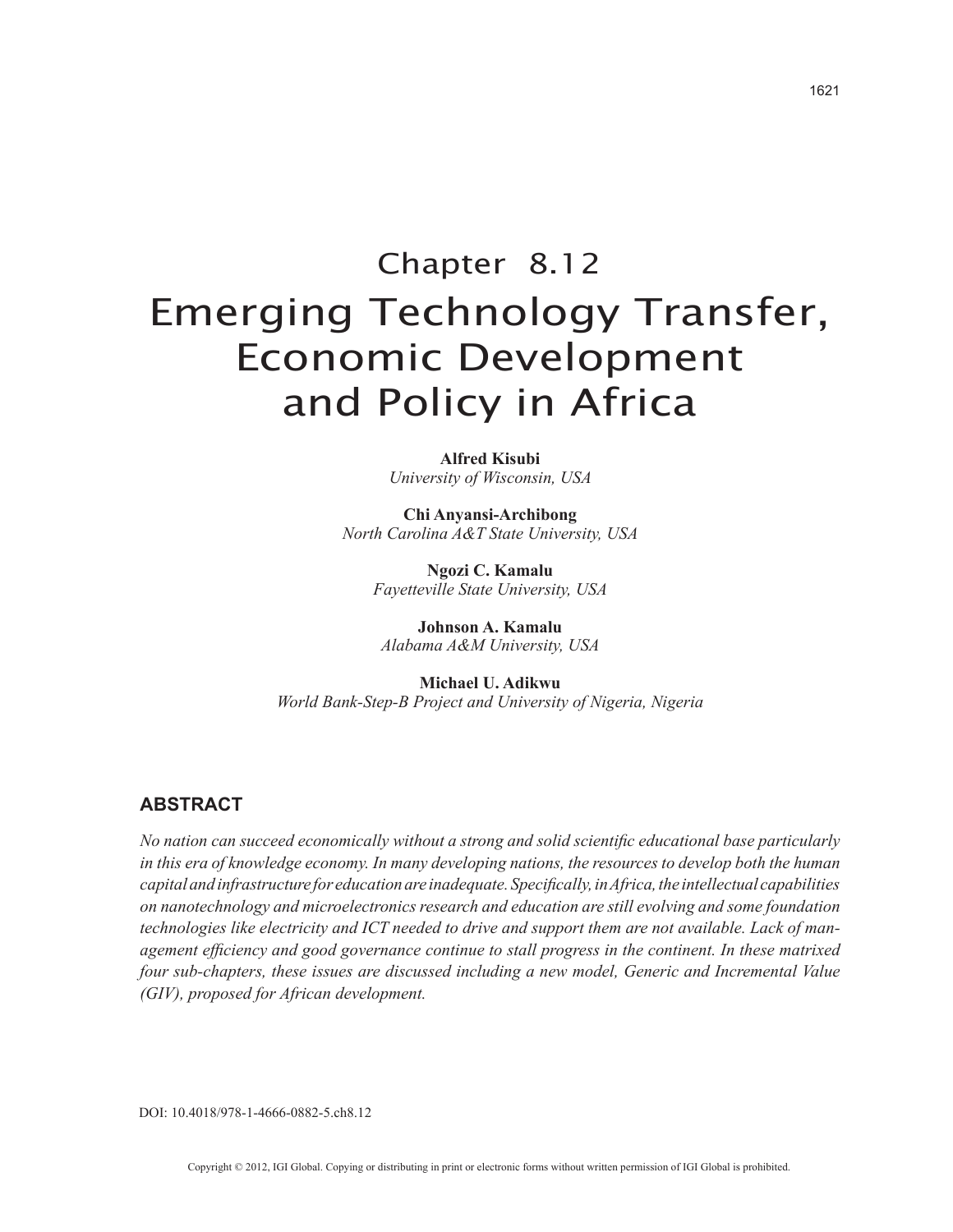# **THOUGHTS ON NANOTECHNOLOGY TRANSFER IN AFRICA-AN INTRODUCTION**

Technological and social planning often have unanticipated outcomes. It is already very evident that science and technology would be very important in the search for solutions to the multitude of problems facing Africa. Nanotechnology has the potential to ameliorate the problems of hunger, disease and communication by making possible for African villages to have new suitable facilities in agriculture, healthcare and education. For success in the adoption and diffusion of this technology, it is very imperative that Africa develops indigenous capability. This will require huge commitment of financial and human resources to research and development by African governments, the private sector donors and nongovernmental organizations.

There are two outcomes in the developments and applications of nanotechnology in various areas that include information and storage, agricultural advancement, human enhancement, medical facilitation and drug administration, clean energy, sports, smarter cars, durable clothes, among others. They are intended outcomes (manifest functions) and the unanticipated outcomes (latent functions). A manifest function is the intended outcome of a technological change or visible act or outcome of a social behavior. But there are also unintended or unanticipated outcomes. These unanticipated outcomes, if they begin to significantly influence or change parts of a social system or society, are called latent functions. Latent functions are not often recognized when they occur and often not recognized. It is the duties of the African Union to help member nations to ensure nanotechnology is adopted and diffused safely and responsibly in the continent.

The critical shortage of the scientific and technical manpower on the continent calls for an arrangement that will enable the small groups of scientists and technologists in individual countries to collaborate effectively through the concept of network. With the close collaboration of the governmental and non-governmental institutions of higher learning Africa could establish effective working relations without having to spend a lot of money on new scientific and administrative facilities. Database technology must be used to increase access to sources of knowledge and information, provide access to a wide diversity of sources, and assist in the generation of new knowledge through increased access. The advent of information technology offers a competitive edge in analysis, full scale planning, and proposal competition, project development, marketing and sales. Therefore, Africans must work to make information technology affordable to individuals, grassroots organizations, schools and their economic institutions. Technology is power and Africa must exercise it.

There is a continuing acceleration in scientific and technological knowledge. It has been estimated the last 170 years have seen more advances in scientific/technological knowledge than took place in all of recorded history up to 1850. There have also been incredible advances in the application of this knowledge in industry, business, medicine, and social support systems such as utilities, fire and police. Hopefully, as emerging technologies become more available in Africa; Africans will harness the abundance of solar power for household consumption, industrial power and medical adaptive systems. The transcendental days, when Africans worshipped the Sun God, will be replaced by worship of nature.

A large part of the modern society is dependent upon technology. Our social structure rests on a foundation of complex scientific/technological support systems driven by fossil fuels. Dependency of this magnitude requires ever broadening technical applications of increasing efficiency, such as nanotechnology. In order to gain efficiency in application scientific/technological achievements has led to specialization. Efficiency and specialization lead to a consolidation in technology in which fewer component parts handle greater